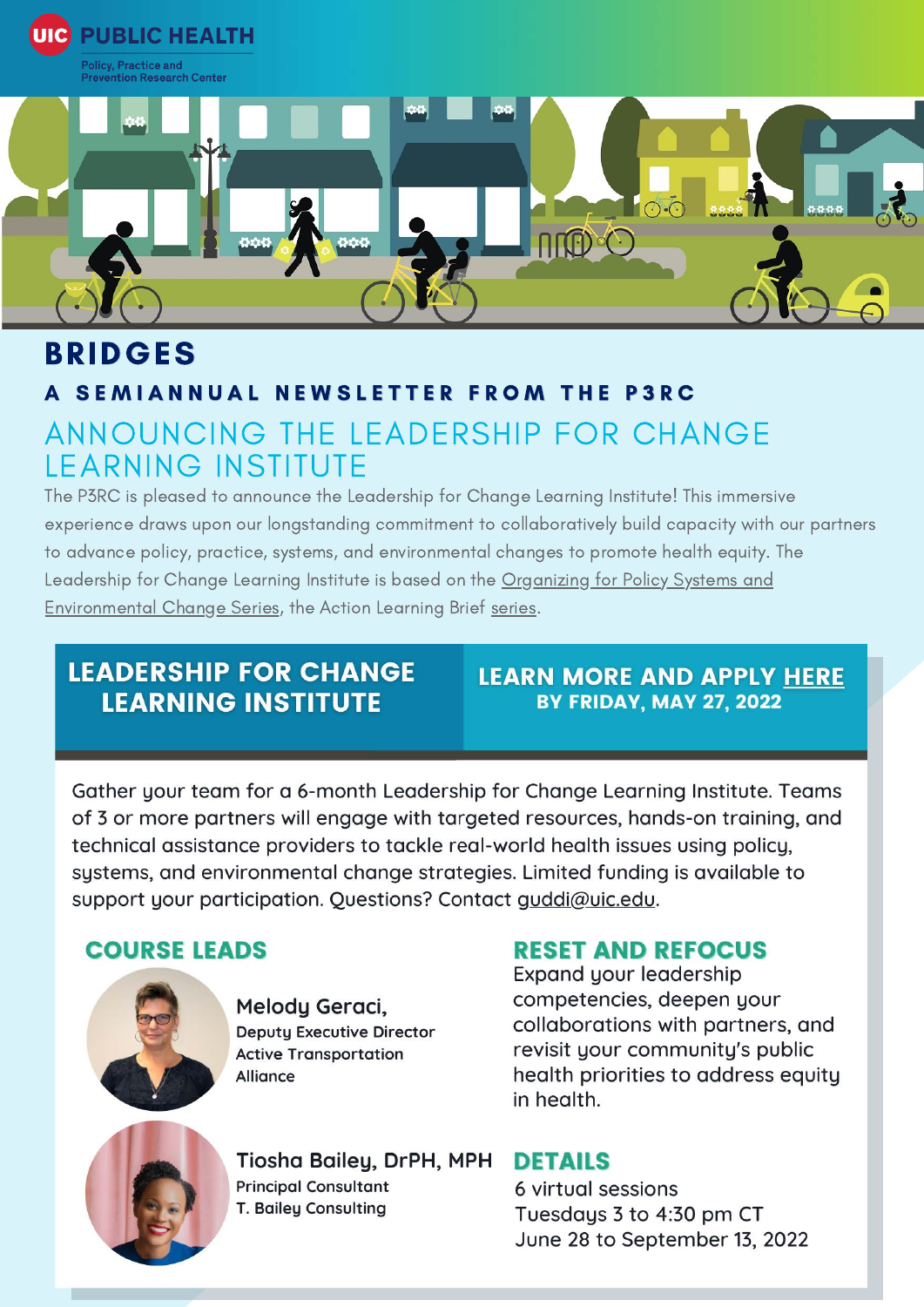# SPOTLIGHT Angel Williams, Healthy CPS Network Specialist



Angel Williams, MBA, connects students and families to resources and research to practice. By fostering close connections and holding courageous conversations with school administration, staff, and stakeholders, Williams strives to provide individualized support to ensure equitable health and safety for Chicago Public School (CPS) staff and students. As the first Healthy CPS Network Specialist, Williams provides navigation and technical assistance to CPS staff as they implement health education, health services, nutrition, and physical activity opportunities in CPS. Due to COVID-19, she began her work remotely, providing informational sessions on COVID-19, ensuring schools were maintaining COVID-19 safety practices, and facilitating pandemic support. As in-person schooling has returned, Williams has further grown in her position, identifying school needs and supplemental community assets firsthand. The P3RC core research project is evaluating the feasibility and impact of incorporating this unique role into school wellness activities across the district. Learn more about Angel Williams [here.](https://p3rc.uic.edu/news-stories/get-to-know-angel-williams-healthy-cps-network-specialist-2/)

## PUBLIC HEALTH LEARNING AGENDA

The P3RC partnered with the Public Health Training Centers to release [Creating a Learning Agenda for](https://publichealthlearningagenda.org/) [Systems Change: A Toolkit for Building an](https://publichealthlearningagenda.org/) [Adaptive Public Health Workforce](https://publichealthlearningagenda.org/). The Toolkit encourages alignment between learning and community challenges to influence systems change. It details the steps for building the collective competency of the workforce and partners to address complex challenges

#### **AWARD WINNER!**

Honorable Mention 2022 [National Network of Public Health Institutes](https://nnphi.org/): Elevating Practice Award

Judges lauded the Toolkit's potential for supporting the public health workforce to align learning with community challenges to in fluence systems changes.

through multiple learning approaches over time. Teams from state and local health departments and other public health organizations from across the nation piloted the Toolkit to determine how it could be used to create a Learning Agenda to address community challenges. The majority of pilot testers found the Toolkit to be useful and valuable, providing an intentional process that fostered discussions on important topics. The Toolkit allowed teams to stay focused through a step-by step process toward a clear vision with a concrete product for learning. In addition, pilot testers noted that the Toolkit provided exposure to and a unique focus on systems thinking. A national steering committee will meet this summer to refine and expand this resource for release in 2023.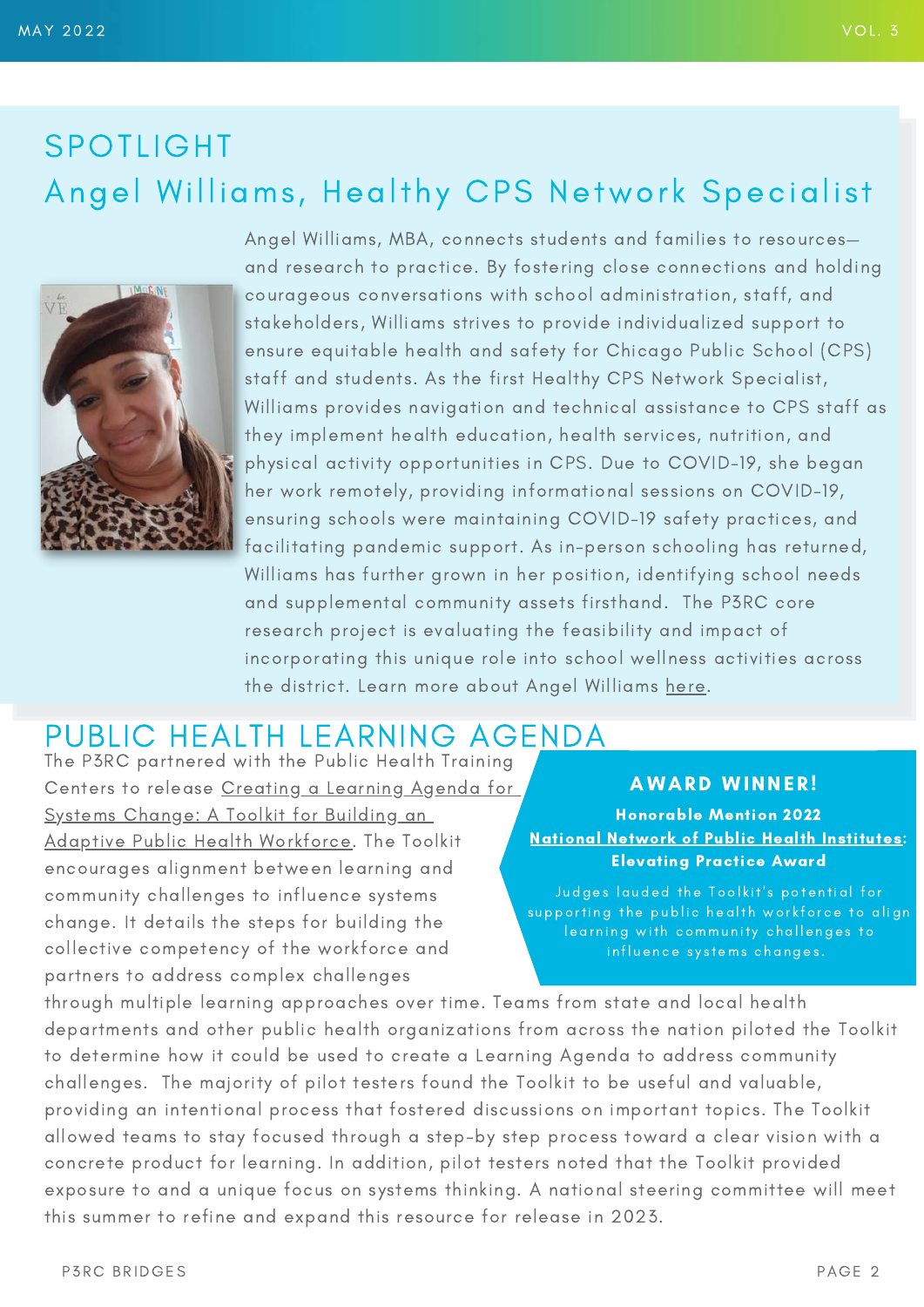## EVALUATION OF COOK COUNTY COVID-19 AND HEALTH EQUITY INITIATIVES

The P3RC continues to collaborate with the Cook County Department of Public Health (CCDPH) on their COVID-19 and health equity initiatives. Led by Dr. Christina Welter, Associate Director of the P3RC, the UIC team provided developmental evaluation, quality improvement and technical assistance for CCDPH's nearly \$41 million Contact Tracing [Initiative \(CTI\). The P3RC now provides CCDPH with critical support for strategic decis](https://cookcountypublichealth.org/communicable-diseases/covid-19/contact-tracing-initiative/)ion making and evaluation for multiple organizational efforts, including Building Healthy Communities (BHC): COVID-19 Resiliency and Recovery in Suburban Cook County, which will utilize multiple funding streams to strengthen the capacity of organizations to advance community solutions for racial and health equity and overall wellbeing.

# PROJECT WRAP UP Sugar-sweetened Beverage Tax Evaluation



A culminating series of research briefs discusses the impacts of sugar-sweetened beverage (SSB) taxes on prices, demand, employment, and substitution to untaxed beverages and food items. Read the summary [blog](https://p3rc.uic.edu/news-stories/p3rc-research-briefs-summarize-evidence-on-the-impacts-of-ssb-taxes-in-the-united-states/) written by Julien Leider and Dr. Lisa Powell.

### Improving Cancer Survival and Reducing Treatment Variations with Protocols for Emergency Care (ICARE)



Dr. Heather Prendergast and her team recently concluded their ICARE study. Patient navigator Nia Butler shares her experiences working with ICARE and how the project has inspired her in a recent P3RC [blog post](https://p3rc.uic.edu/news-stories/reflections-of-a-patient-navigator-in-cancer-treatment/).

## SCHOOL OF PUBLIC HEALTH RESEARCH ARTICLE AWARD WINNERS

### Multidisciplinary Collaboration



[Powell LM, Leider J, Oddo VM. Evaluation of changes in grams of sugar sold after the](https://jamanetwork.com/journals/jamanetworkopen/fullarticle/2785907) implementation of the Seattle Sweetened Beverage Tax. JAMA Network Open. 2021 Nov 5;4(11).

#### Community Collaboration



[Jarpe-Ratner E, Marshall B, Choudry M, Wishart M, Reid B, Perez E, Fagen M. Strategies](https://pubmed.ncbi.nlm.nih.gov/33890508/) to support LGBTQ+ students in high schools: what did we learn in Chicago Public Schools? Health Promot Pract. 2021 Apr 23:15248399211006492.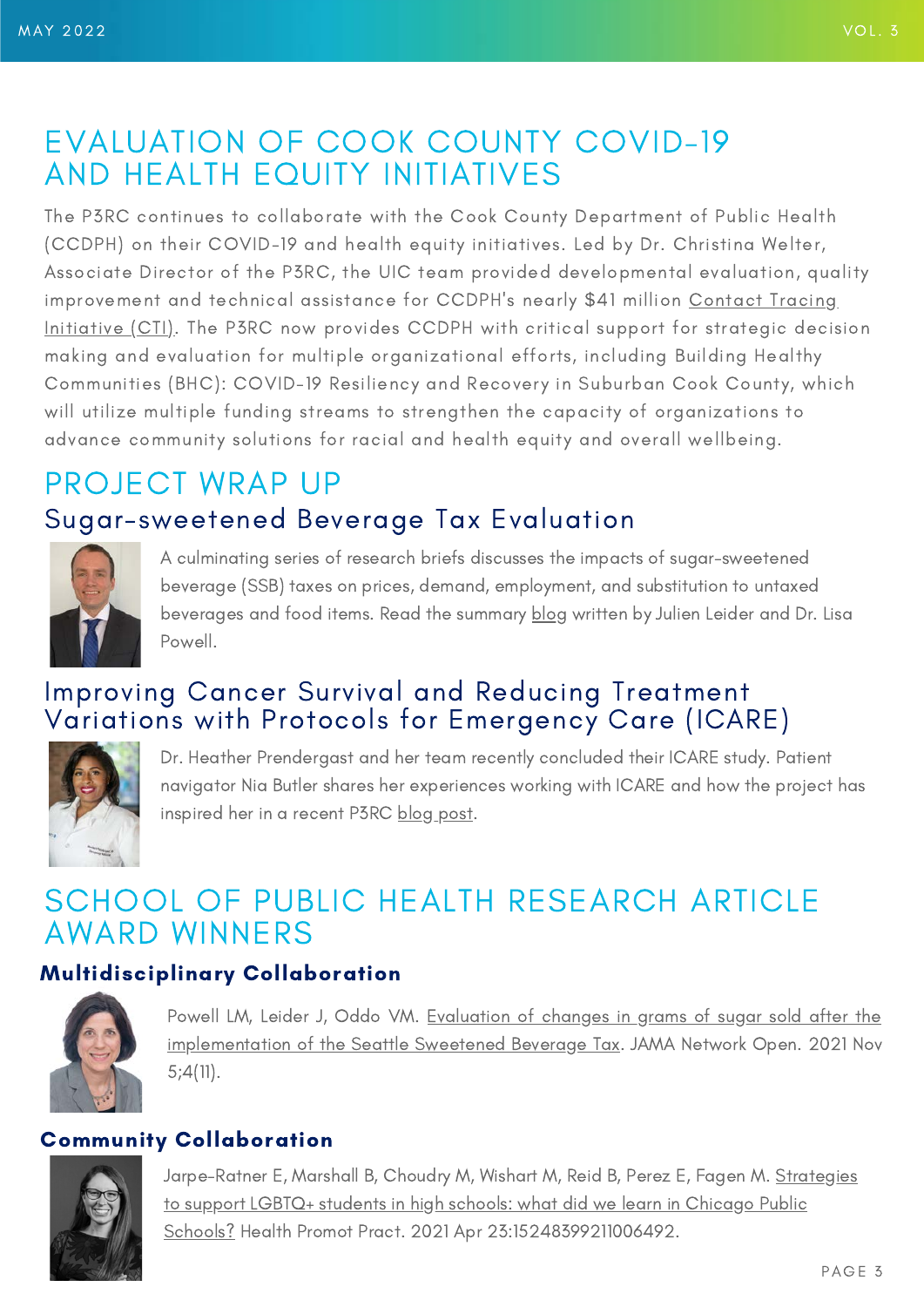## INCREASING CAPACITY FOR RESEARCH ON POLICY, PRACTICE, SYSTEMS, AND ENVIRONMENTAL CHANGE

## P3RC UIC School of Public Health Seed Funding Awardees for PPSE Research Projects



#### Yuka Asada, PhD, RD Clinical Assistant Professor Community Health Sciences

State-driven innovation to improve equitable access of federal nutrition support programs: a mixed methods action research study.



#### Garth Rauscher, PhD, MPH Associate Professor Epidemiology and Biostatistics

Understanding the role of the social and physical environments on cancer care and outcomes through linkage to residential histories.



#### Jessica Rothstein, PhD, Clinical Assistant Professor Community Health Sciences

Adaptation and implementation of a responsive parenting intervention for Latinx families in Chicago.

### P3RC UIC School of Public Health Travel Awardees for Student PPSE Conference Presentations



#### Minji Michelle Kang, MPH, Community Health Sciences PhD Student - Maternal and Child Health

A systematic review of patient reported outcomes to inform women's health quality improvement; presentation at the American College of Obstetricians and Gynecologists Annual Clinical & Scientific Meeting.



#### Samantha Marinello, MS PhD Candidate Health Policy and Administration

The impact of recreational marijuana markets on fatalities associated with marijuana use; presentation at the Association for Public Policy and Management Analysis Research Conference.

# BOOK RELEASE

P3RC Associate Director Christina Welter and colleagues have released [Leading systems change in public health: a field guide for practitioners.](https://debeaumont.org/books/leading-systems-change-in-public-health/) This textbook is a comprehensive resource for understanding, creating, and sustaining systems changes to create transformation.